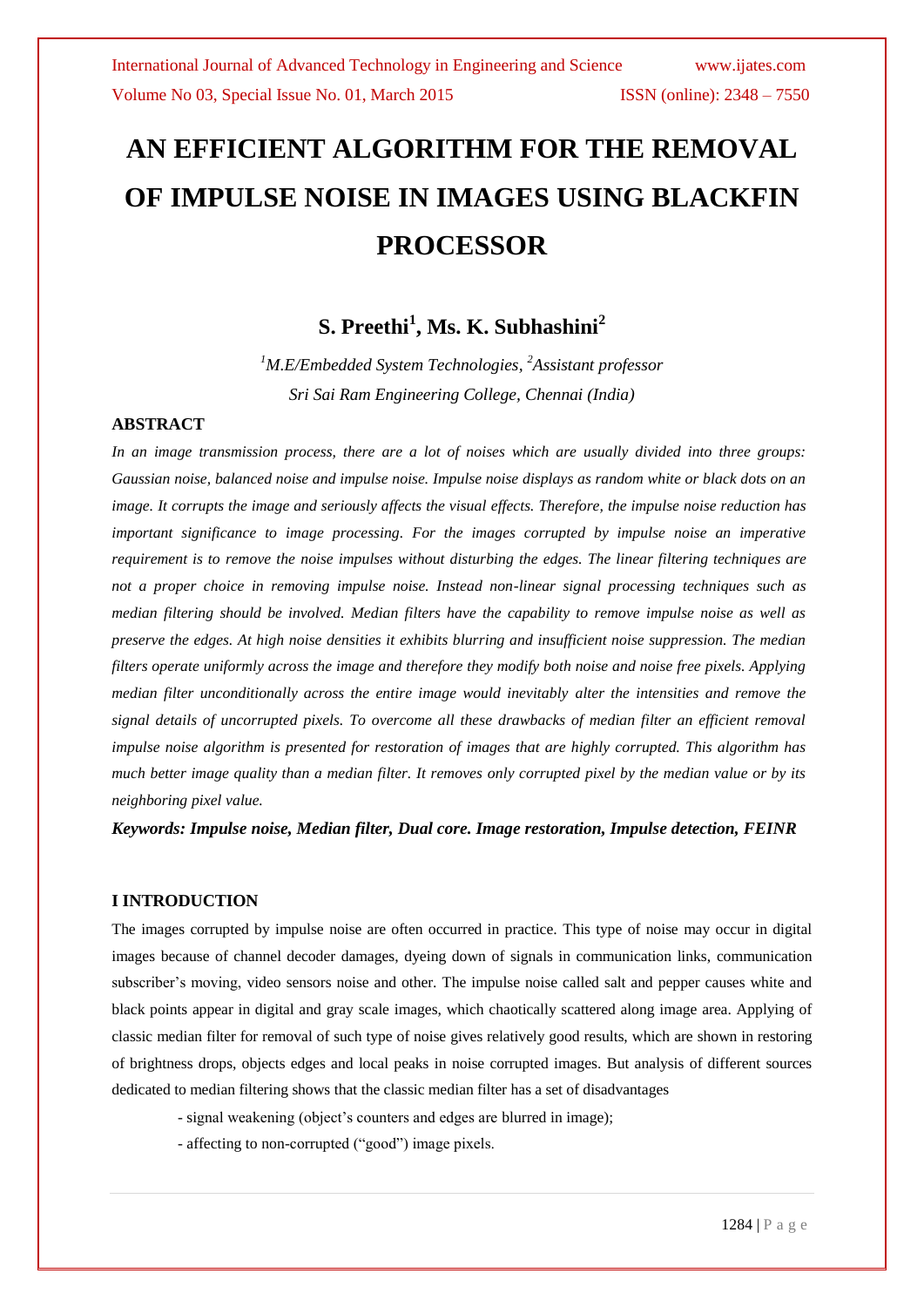For the images corrupted by impulse noise an imperative requirement is to remove the noise impulses without disturbing the edges. Image processing filters require two major characteristics: sufficient noise reduction and preserving the image edges. Ideally, the filtering should be applied only to corrupted pixels while leaving uncorrupted pixels. Applying median filter unconditionally across the entire image would inevitably alter the intensities and remove the signal details of uncorrupted pixels.

A noise-detection process to discriminate between uncorrupted pixels and the corrupted pixels prior to applying nonlinear filtering is required. Some algorithms for this issue (adaptive median filter, decision based or switching median filters) have been proposed. Possible noisy pixels are identified and replaced by using median value or its variant while leaving uncorrupted pixels unchanged.

These median filters are good at lower noise density levels. The number of replacements of corrupted pixel increases in case of higher noise density. On the other hand, defining a robust decision measure is difficult, because the decision is usually based on a predefined threshold value. If the noisy pixels are replaced by some median value in their vicinity without taking into account the possible presence of edges they are not recovered satisfactorily.

All these drawbacks can be overcome by involving two phases: At first an adaptive median filter is applied for classifying corrupted and uncorrupted pixels; In the second phase a specialized method is applied to the noisy pixels to preserve the edges and noise suppression. But for these algorithms the processing time is very high.

These entire drawbacks can be rectified by the proposed method. The corrupted pixels are replaced by either the median pixel or neighborhood pixel in contrast to other existing algorithms that use only median values for replacement of corrupted pixels. During higher noise densities, the median value may also be a noisy pixel in which case neighborhood pixels are used for replacement; this provides higher correlation between the corrupted pixel and neighborhood pixel. Higher correlation gives rise to better edge preservation. In addition, this algorithm named fast and efficient impulse noise removal (FEINR) uses simple fixed length window of size 3 x 3, and hence, it requires significantly lower processing time compared with other algorithms.

#### **II SYSTEM DESIGN**

#### **2.1 System Overview**



**Fig 1.Hardware setup for Impulse Noise Removal**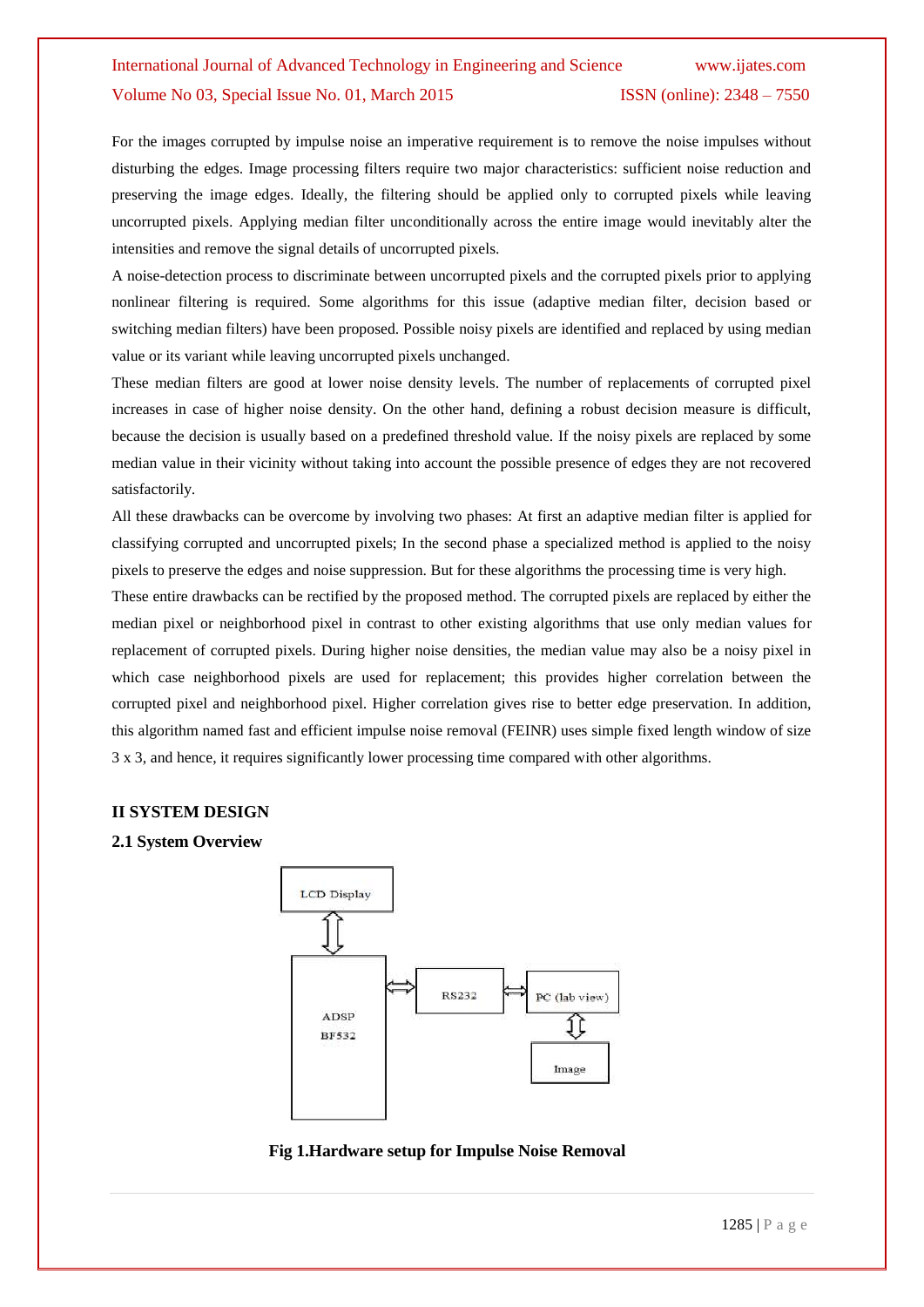Fig 1 shows the hardware setup for impulse noise removal which is comprised of ADSP BF532 processor, LCD Display, RS232, and a PC for image display. The noisy image is first converted into string using the Labview software before applying it to the processor. Then the converted string is given to the ADSP processor which is loaded with the noise removal algorithm. Here the noise in the image gets removed and it is sent back to the Labview where the string is again converted into image and it is viewed on the display screen.

### **2.2 Noise Removal Algorithm**

In case of median filtering each pixel isreplaced by the median of its neighborhood values in the current analysis window. The FEINR first detect the impulse noise and then replaces the corrupted pixel. The detection of noisy pixels is decided by checking whether the value of a current pixel lies between the maximum and minimum values that occur inside the selected window. The impulse noise pixels can take the maximum value 255 and minimum values 0. If the value of the pixel processed is within the range, then it is an uncorrupted pixel and left unchanged. If the value does not lie within this range, then it is a noisy pixel and is replaced by the median value of the window. If the noise density is high, there is a possibility that the median value is also a noise value. In the latter case, the pixel processed is replaced by the previously processed adjacent neighborhood pixel value in place of the median value. The FEINR is described below:

1) A two dimensional window, W, of size N x N is selected. We note the pixel to be processed as  $W(x, y)$ . The parameter N was chosen to be 3.

2) The pixel values inside the window are sorted as follows:

2.1. The minimum value of the elements in the  $W(x, y)$  - noted by MIN - is computed.

2.2. The maximum value of the elements in the  $W(x, y)$  - noted by MAX - is computed.

2.3. The media value of the elements in the  $W(x, y)$  - noted by MED - is computed.

3) In this step the noisy pixel are detected as follows:

- if ((MIN  $\lt W(x, y) \lt MAX$ ) and (MIN  $\gt 0$ ) and (MAX $\lt 255$ )) then the current pixel W (x, y) is a noise free pixel and it is left unchanged else

- if ((MIN <MED< MAX and (0< MED<255)) then the current pixel is a noisy pixel and it will be replaced by MED.

- if (MED= 0) or (MED=255)) then the median value of the current window is a noisy pixel and the current pixel will be replaced by  $W(x-1, y)$  (the left neighborhood of current pixel in the window).

4) Steps 1 to 3 are repeated for the entire image.

In step 4 a new window is acquired by moving toward right the previous window. In fact at each step the processed pixel is the central pixel in the window. The value of the pixel is verified to lies in the range of minimum and maximum values in the windows (previous computed) and that it is true the pixel is decided to be uncorrupted and therefore it is not change. The minimum and the maximum values must not be 0 or 255 values. If the previous condition is not fulfilled the pixel is noisy ant it will be replaced with the median value only if that median value is not itself a noisy value (that is 0 or 255). If so then the corrupted pixel will be replaced with its left neighborhood.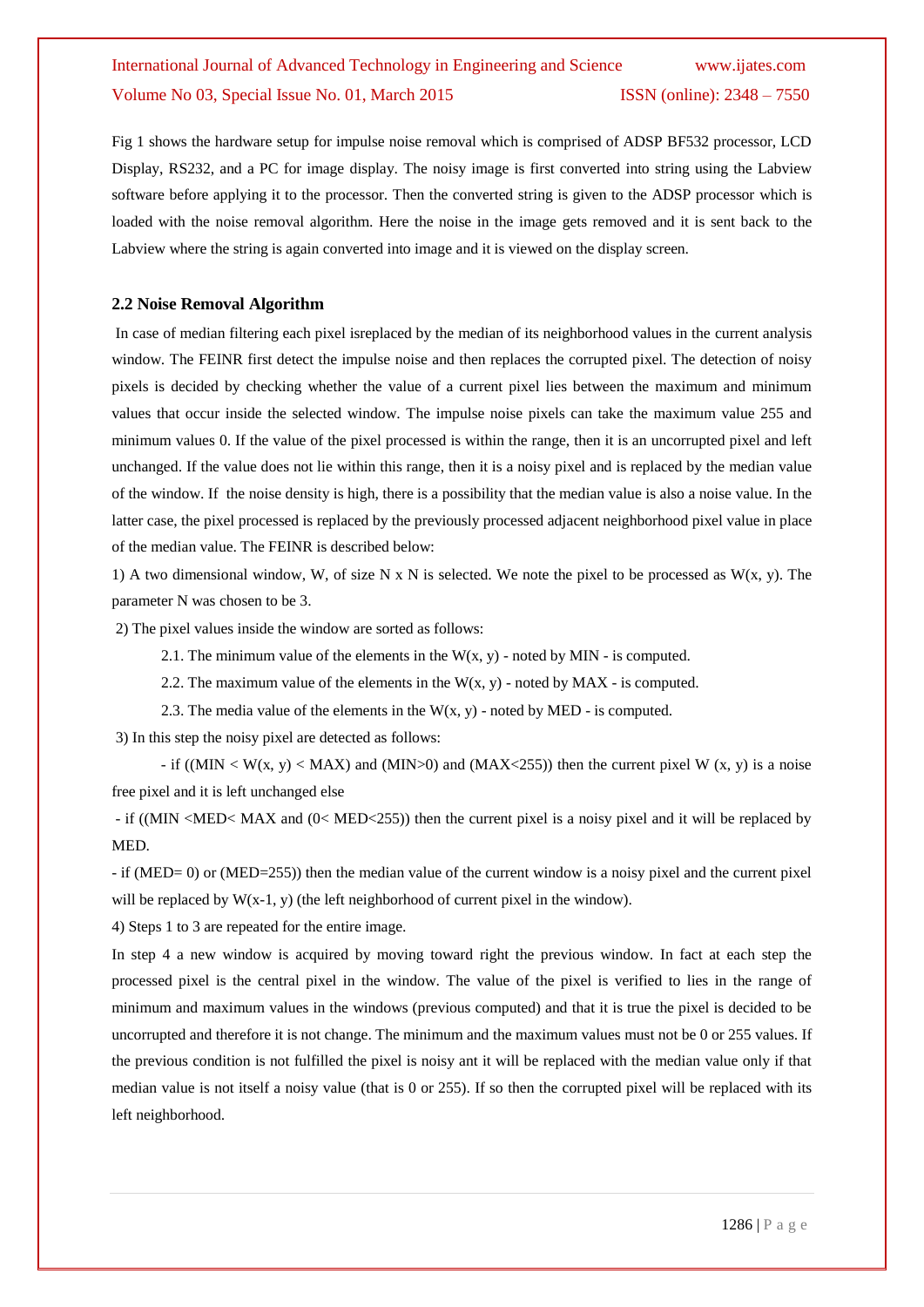### **2.3 ADSP Processor Implementation**

The ADSP-BF532 processor is a high performance member of the Blackfin family of products targeting a variety of multimedia, industrial, and telecommunications applications. These Blackfin processors combine a dual-MAC state of the art signal processing engine, the advantage of a clean, orthogonal RISC-like microprocessor instruction set, and single instruction, multiple data (SIMD) multimedia capabilities in a single instruction set architecture. The ADSP-BF532 processor has 328K bytes of on-chip memory.



#### **Fig2. Functional Block Diagram**

Each Blackfin core includes: • 16K bytes of instruction SRAM/cache • 16K bytes of instruction SRAM • 32K bytes of data SRAM/cache • 32K bytes of data SRAM • 4K bytes of scratchpad SRAM Additional on-chip memory peripherals include: • 128K bytes of low latency on-chip L2 SRAM • Four-channel internal memory DMA controller • External memory controller with glue less support for SDRAM, mobile SDRAM, SRAM, and flash.

The Blackfin processor family includes dual-core processors. In addition to other features, dual-core processors add a new dimension to application development. Each dual-core Blackfin processor has two Blackfin cores, A and B, each with its own internal L1 memory. There is a common internal memory shared between the two cores, and both cores share access to external memory.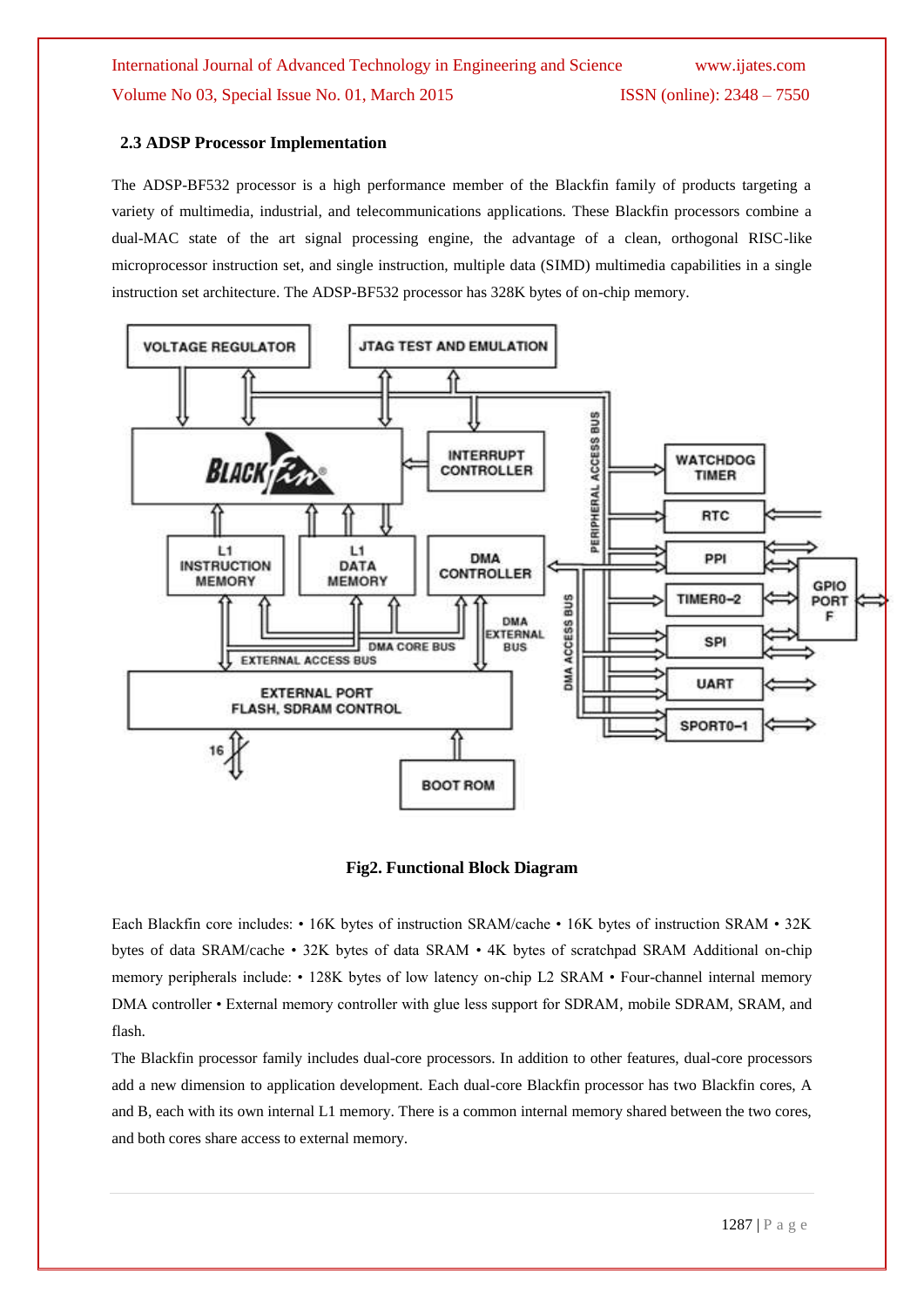Each core functions independently: they have their own reset address, Event Vector Table, instruction and data caches, and so on. On reset, core A starts running from its reset address, while core B is disabled. Core B starts running when it is enabled by core A. When core B starts running, it starts running its own application, from its own reset address. Having one application per core the full potential of the dual core Blackfin processor is exploiting. Effectively, two single-core applications are building independently, and run in parallel on the processor. The shared memory areas, both internal and external, are each sub-divided into three areas–a section dedicated to core A, a section dedicated to core B, and a shared section. It is left up to the developer to arrange for shared, serialized access to the shared areas from each of the cores.

The Blackfin processor instruction set is optimized so that 16-bit opcodes represent the most frequently used instructions. Complex DSP instructions are encoded into 32-bit opcodes as multifunction instructions. Blackfin products support a limited multi issue capability, where a 32-bit instruction can be issued in parallel with two 16 bit instructions. This allows the programmer to use many of the core resources in a single instruction cycle.

The Blackfin architecture supports instructions that control vector operations. We take advantage of these instructions to perform simultaneous operations on multiple 16-bit values, including add, subtract, multiply, shift, negate, pack, and search.

The vector search instruction is used in a loop to locate a maximum or minimum element in an array of 16-bit packed data. A condition code GE (greater or equal) or LE (less or equal) will be set in the instruction in order to compute the maximum or the minimum value of the vector. Two values are tested at a time. The vector search instruction compares two 16-bit, signed half-words to values stored in the registers of the Blackfin microcontroller. Then, it conditionally updates each register with minimum or maximum of these values. Also, destination pointers are updated based on the comparison, to indicate the position of minimum and maximum in the vector. The above mention instruction may be used in order to find the MIN, MAX and MED values in a given vector W.

The algorithm is the following:

1) Given the vector W of length  $N = 2M+1$  we find the first two maximum values using the vector search instruction with condition code GE.

2) Compare the two maximum values and set the greater of them as MAX value.

3) Discard the two maximum values computed in step 1) and find two minimum values in the remaining vector of length N-2, using vector search instruction with condition code LE.

4) Compare the two maximum values and set the smaller of them as MIN value.

5) Discard the two minimum values computed previously and find two minimum values in the remaining vector, using vector search instruction with condition code LE.

6) Repeat step 5) until the remaining vector has a single component. This component is MED value.

The above algorithm, based on the Blackfin vector search instruction is very computationally efficient.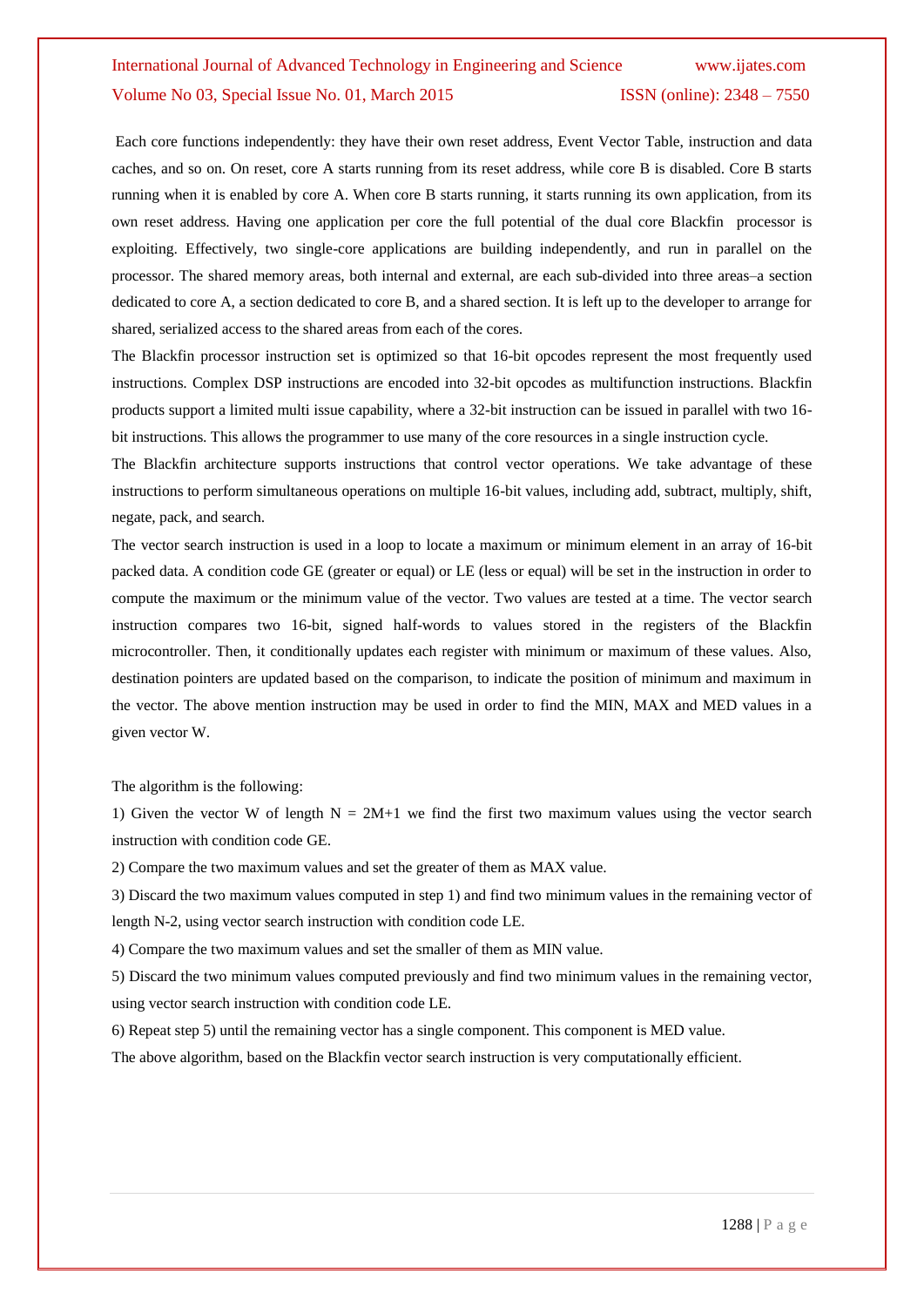

### **Fig 3.b.Flowchart for core B**

In the figure 3.a,b, T\_FEINR is the computation time for FEINR algorithm and T represents the frame acquiring interval. Each core in the Blackfin processor has its own interrupts system. We consider that the input frames are acquired from a serial port (SPORT0) that generates a common interrupt for both cores. Each core implements the FEINR algorithm in its own main program (denoted as Main\_core\_A and Main\_core\_B) if an appropriate flag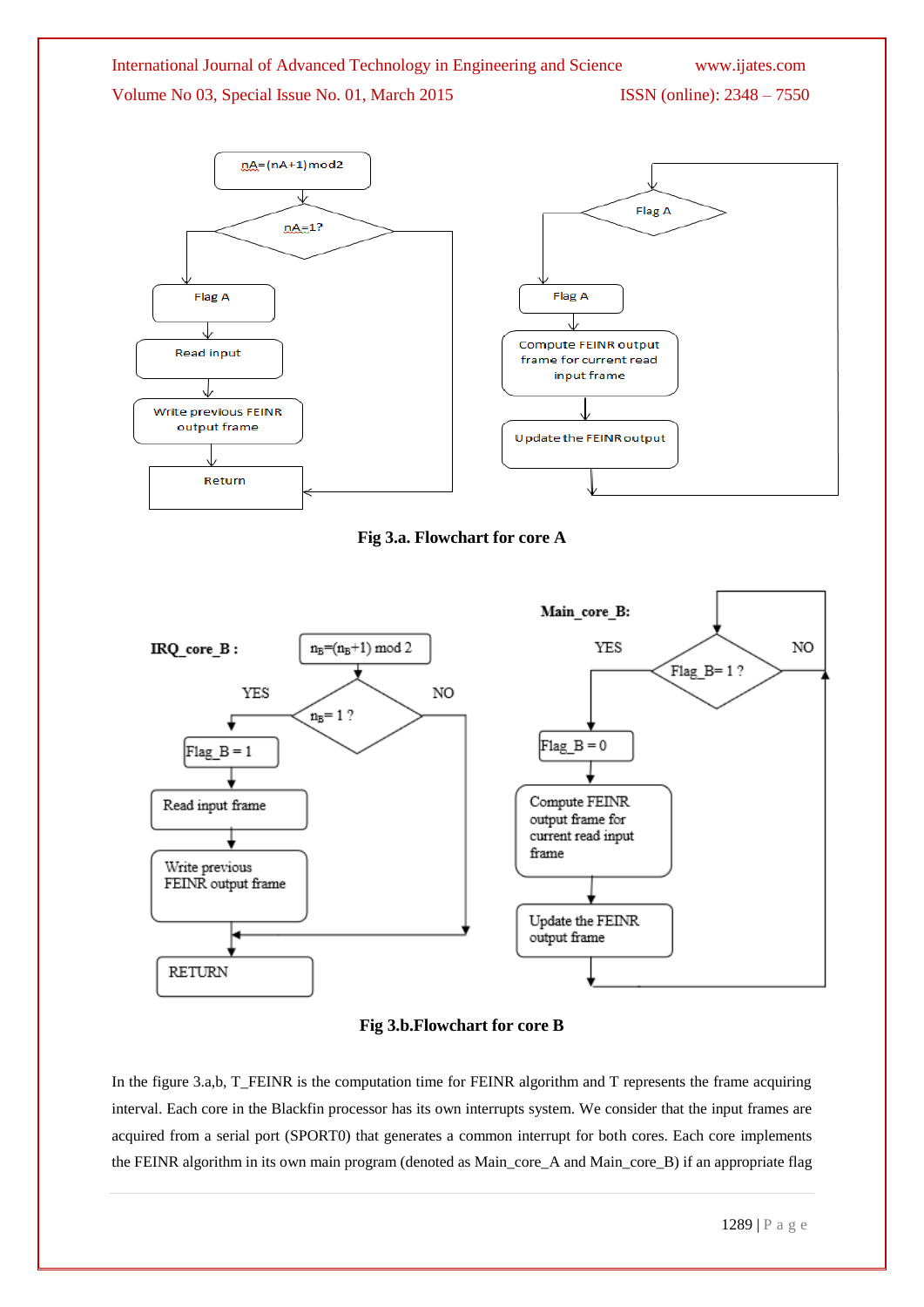(flag\_A or flag\_B) is set to 1. These flags are set in the interrupt service routines for core A or core B. The main programs process the odd or the even input frames only. A necessarily functioning condition is that T\_FEINR  $\leq$ 2T. The computational effort has been estimated. Also, the median filter length will be chosen as 3 x 3 or 5 x 5. These experiments try to estimate how large a processed image may be if we consider that the image processing system has as input video streams at 30 frames per second. The figures 16 and 17 illustrate the computational effort versus image length (we consider an N pixels x N pixels image, where N represents the parameter in the abscise of the graphs in these figures).

### **2.4 Image Comparison**



#### **30% Noise added image**



#### **70% Noise added image**

#### **III CONCLUSION**

An efficient filtering algorithm for impulsive noise removal is presented. This algorithm has significant better performance in terms of noise removal and edge preservation. A fast sorting method, based on vector search instruction of Blackfin microcomputer, is also illustrated. The overall computation time is significantly reduced if such sorting method is used and if a switched buffer technique is involved based on dual core architecture of the Blackfin microcomputer.

#### **REFERENCES**

[1] I. Pitas and A. N. Venetsanopoulos, Nonlinear Digital Filters Principles and Applications. Norwell, MA: Kluwer, 1990.